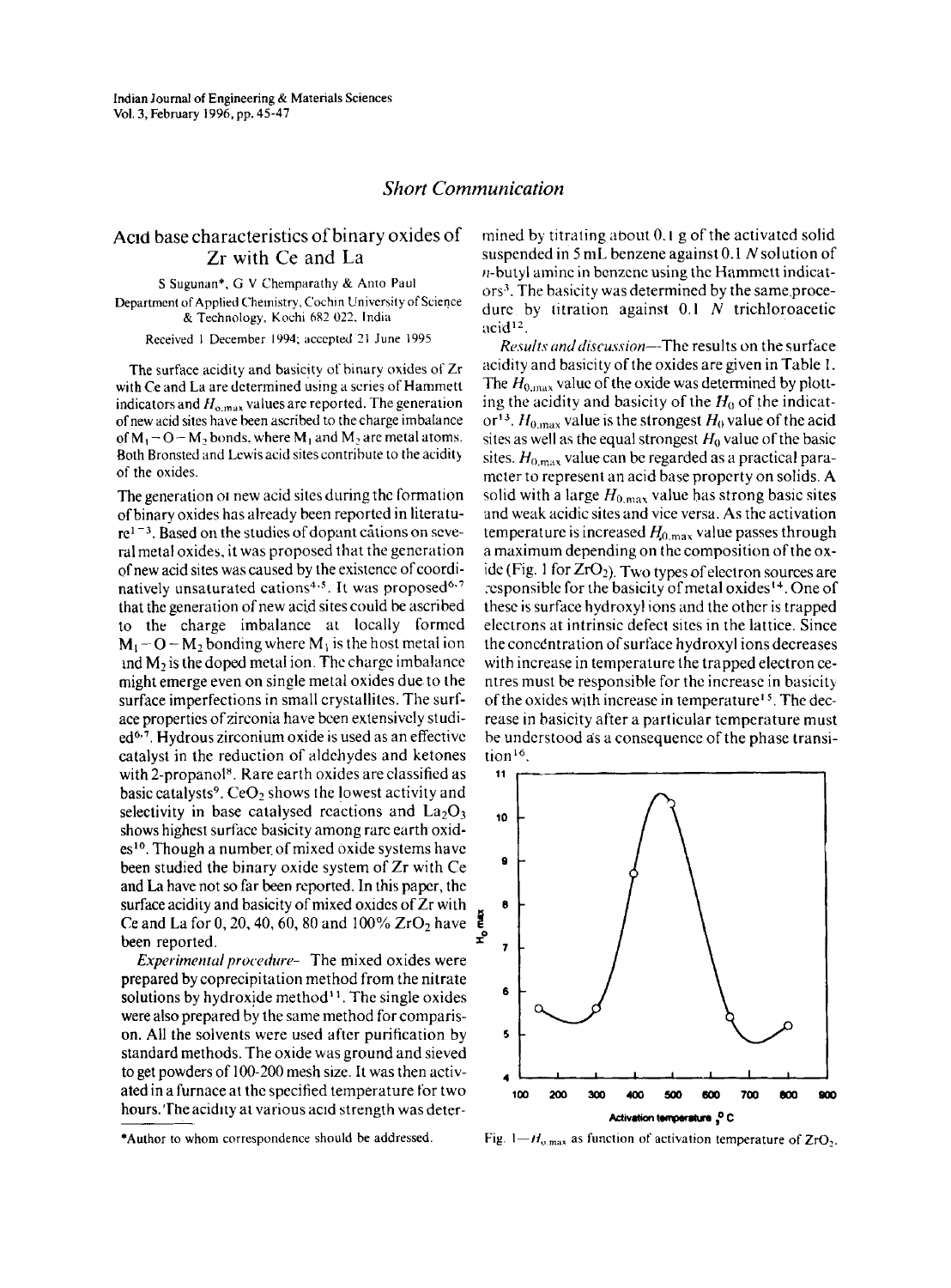| Act. temp.       | Basicity, mmol $g^{-1}$                      |                    |                         | Acidity, mmol $g^{-1}$ |                    |            |                 |
|------------------|----------------------------------------------|--------------------|-------------------------|------------------------|--------------------|------------|-----------------|
| ۰°C              | $H_{\rm o}$ .<br>3.3                         | $H_{\rm o}$<br>4.8 | $H_{\rm o}$<br>7.2      | $H_{\rm o}$<br>3.3     | $H_{\rm o}$<br>4.8 | H2o<br>7.8 | $H_{\rm o,max}$ |
| 2rO <sub>2</sub> |                                              |                    |                         |                        |                    |            |                 |
| 150              | 0.305                                        | 0.102              | --                      |                        |                    | 0.225      | 5.6             |
| 300              | 0.198                                        | 0.058              |                         |                        |                    | 0.119      | 5.6             |
| 400              | 0.158                                        | 0.021              | 0.007                   |                        |                    |            | 8.7             |
| 500              | 0.192                                        | 0.095              | 0.050                   |                        |                    |            | 10.3            |
| 650              | 0.131                                        | 0.033              |                         |                        |                    | 0.060      | 5.4             |
| 800              | 0.055                                        | 0.011              |                         |                        |                    | 0.081      | 5.2             |
|                  | $ZrO_2$ .CeO <sub>2</sub> (80:20% by weight) |                    |                         |                        |                    |            |                 |
| 300              | 0.068                                        |                    |                         |                        | 0.059              | 0.104      | 3.9             |
| 400              | 0.037                                        |                    |                         |                        | 0.096              | 0.334      | 3.7             |
| 500              | 0.043                                        |                    |                         |                        | 0.138              | 0.307      | 3.7             |
| 650              | 0.035                                        |                    |                         |                        | 0.048              | 0.048      | 3.8             |
| 800              |                                              |                    |                         | 0.111                  | 0.350              | 0.430      | 3.2             |
|                  | $ZrO_2$ .CeO <sub>2</sub> (60:40% by weight) |                    |                         |                        |                    |            |                 |
| 300              |                                              |                    |                         | 0.124                  | 0.240              | 0.520      | 1.6             |
| 400              |                                              |                    |                         | 0.032                  | 0.144              | 0.176      | 3.2             |
| 500              | 0.024                                        |                    |                         |                        | 0.095              | 0.160      | 3.6             |
| 650              |                                              |                    |                         | 0.049                  | 0.350              | 0.420      | 3.2             |
| 800              |                                              |                    |                         | 0.250                  | 0.760              | 0.790      | 3.2             |
|                  | $ZrO_2$ .CeO <sub>2</sub> (40:60% by weight) |                    |                         |                        |                    |            |                 |
| 300              | 0.013                                        |                    |                         |                        | 0.012              | 0.016      | 3.8             |
| 400              | 0.018                                        | 0.006              |                         |                        |                    | 0.017      | 4.2             |
| 500              | 0.034                                        |                    |                         |                        | 0.085              | 0.240      | 3.6             |
| 650              |                                              |                    |                         | 0.030                  | 0.075              | 0.090      | 2.4             |
| 800              |                                              |                    |                         | 0.024                  | 0.068              | 0.085      | 2.6             |
|                  | $ZrO_2$ .CeO <sub>2</sub> (20:80% by weight) |                    |                         |                        |                    |            |                 |
| 300              | 0.019                                        | 0.006              |                         |                        |                    | 0.002      | 6.5             |
| 400              | 0.023                                        | 0.006              |                         |                        |                    | 0.011      | 5.5             |
| 500              | 0.023                                        |                    |                         |                        | 0.006              | 0.017      | 4.3             |
| 650              | 0.017                                        |                    |                         |                        | 0.015              | 0.090      | 4.2             |
| 800              | 0.064                                        |                    |                         |                        |                    | 0.022      | 4.8             |
| CeO <sub>2</sub> |                                              |                    |                         |                        |                    |            |                 |
| 150              | 0.120                                        | 0.043              | 0.043                   |                        |                    |            |                 |
| 300              | 0.110                                        | 0.025              |                         |                        |                    | 0.075      | 5.3             |
| 400              | 0.085                                        | 0.014              |                         |                        |                    | 0.032      | 5.3             |
| 500              | 0.037                                        | 0.018              |                         |                        |                    | 0.066      | 5,8             |
| 650              | 0.085                                        | 0.007              |                         |                        |                    | 0.033      | 5.1             |
| 800              | 0.057                                        | 0.017              |                         |                        |                    | 0.060      | 5.3             |
|                  | $ZrO_2.La_2O_3$ (80:20% by weight)           |                    |                         |                        |                    |            |                 |
| 300              | 0.122                                        | 0.026              | 0.101                   |                        |                    |            | 9.0             |
| 500              | 0.097                                        | 0.032              | 0.012                   |                        |                    |            | 9.5             |
| 800              | 0.244                                        |                    |                         |                        | 0.034              | 0.015      | 3.8             |
|                  | $ZrO_2.La_2O_3$ (60:40% by weight)           |                    |                         |                        |                    |            |                 |
| 300              | 3.095                                        | 0.024              | 0.005                   |                        |                    |            | 8.6             |
| 500              | 0.101                                        | 0.026              | 0.007                   |                        |                    |            | 9.4             |
| 800              | 0.039                                        |                    |                         |                        | 0.013              | 0.006      | $4.0$           |
|                  | $ZrO_2.La_2O_3$ (40:60% by weight)           |                    |                         |                        |                    |            |                 |
| 300              | 0.168                                        | 0.027              | 0.014                   |                        |                    |            | 10.4            |
|                  |                                              |                    |                         |                        |                    |            | 11.8            |
| 500              | 0.119                                        | 0.040              | 0.014<br>$\blacksquare$ |                        |                    |            |                 |